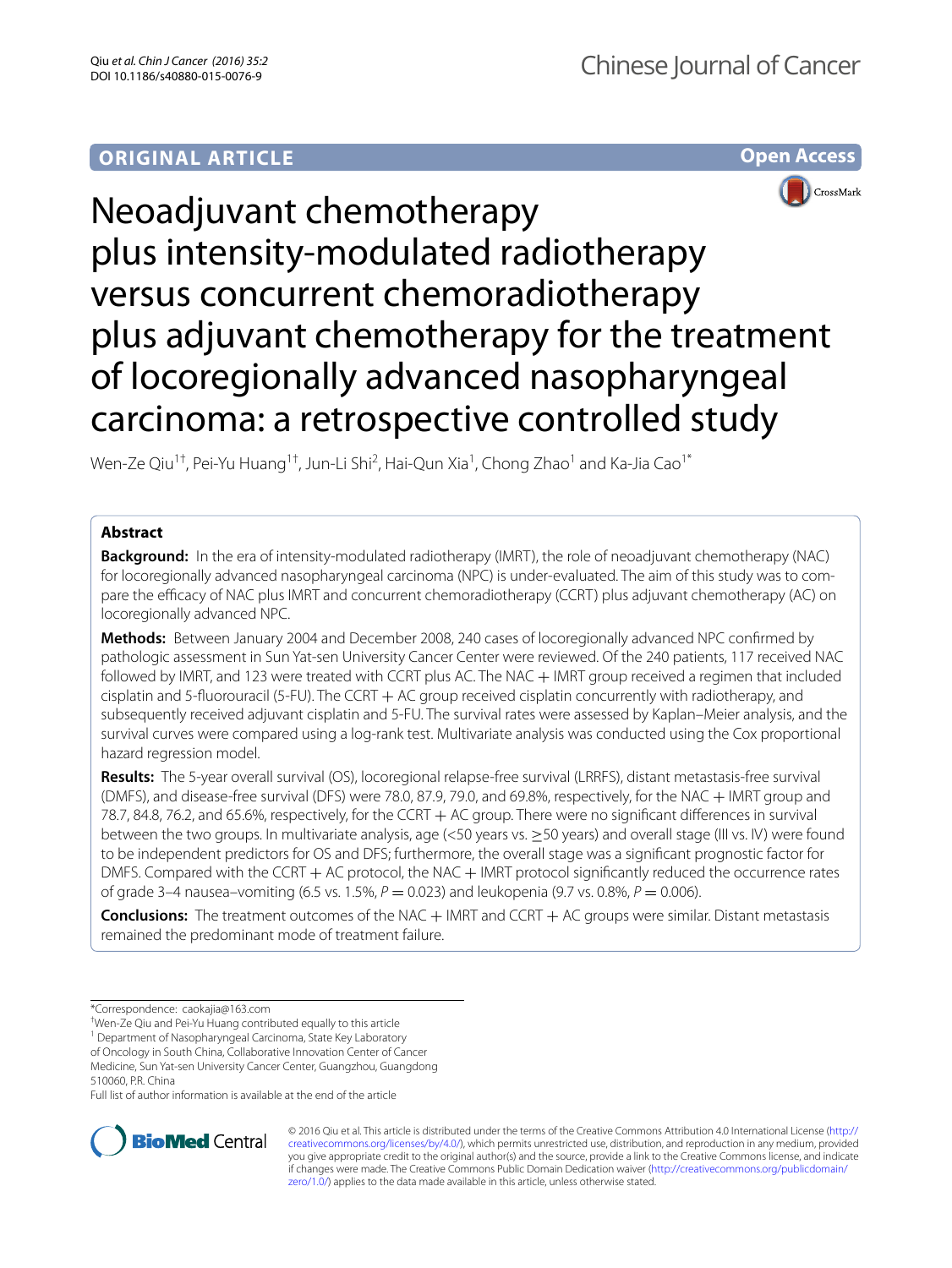**Keywords:** Nasopharyngeal carcinoma, Intensity-modulated radiotherapy, Neoadjuvant chemotherapy, Concurrent chemoradiotherapy, Adjuvant chemotherapy

#### **Background**

Nasopharyngeal carcinoma (NPC) is endemic in South China and Southeast Asia, with an annual incidence of 15–50 cases per 100,000 [[1](#page-7-0)]. NPC mortality in China, especially in South China, was also at high levels [\[2](#page-7-1)]. Radiotherapy is the primary treatment modality for NPC, and the outcome for patients with early-stage disease is usually favorable; however, the response of locoregionally advanced NPC to radiotherapy is unsatisfactory [[3\]](#page-7-2).

Combining chemotherapy and radiotherapy is a reasonable strategy for improving the long-term outcome of locoregionally advanced NPC. The Intergroup 0099 Study (IGS) was the first randomized, controlled trial to achieve a significant improvement in the 3-year overall survival (OS) for stages III-IVb NPC patients by adding concurrent and adjuvant chemotherapy to conventional radiotherapy [[4](#page-7-3)]. Since then, this regimen has been deemed the standard of care for advanced NPC. However, there have been serious concerns regarding the applicability of the IGS results, and the outcomes of several randomized, controlled trials attempting to verify the efficacy of concurrent chemoradiotherapy (CCRT) plus adjuvant chemotherapy  $(AC)$  were conflicting  $[5-9]$  $[5-9]$  $[5-9]$ . With the advent of intensitymodulated radiotherapy (IMRT), local control has been substantially improved, and distant metastasis is now the main cause of treatment failure [\[10\]](#page-7-6). Further improvements in systemic control by the use of concurrent chemotherapy is unlikely because of drug-related toxic effects [[7\]](#page-7-7); data from several published studies  $[11, 12]$  $[11, 12]$  $[11, 12]$  show that AC does not translate to significant improvements in prolonging OS and reducing distant metastatic rate (DMR). One strategy for treatment improvement is to change the sequence from concurrent-adjuvant to addition of neoadjuvant chemotherapy (NAC) prior to radiotherapy. It is important to address the efficacy of NAC because metaanalyses showed that NAC could significantly reduce both locoregional and distant failures [\[13,](#page-8-1) [14\]](#page-8-2). A pooled metaanalysis of two trials by Chua et al. [\[13](#page-8-1)] noted that modest improvements in relapse-free survival and disease-specific survival could be achieved by NAC. Another meta-analysis by Ouyang et al. [\[14](#page-8-2)] revealed significant treatment efficacy in terms of OS and DMR for NAC.

Because most of these studies were based on the non-IMRT technique, the role of NAC plus IMRT for locoregionally advanced NPC in the era of IMRT is unknown. The aim of this study was to compare the efficacy of NAC plus IMRT with CCRT plus AC on locoregionally advanced NPC.

# **Methods**

## **Patients**

Inclusion criteria were as follows: pathologically diagnosed non-keratinizing or undifferentiated carcinoma of the nasopharynx (World Health Organization [WHO] type II or III); age of 18–65 years; stages III-IVb disease according to the 2002 Union for International Cancer Control (UICC) Staging System; no evidence of distant metastasis; Karnofsky performance score ≥70; normal hematologic function [white blood cell (WBC) count  $\geq 4.0 \times 10^9$ /L, platelet (PLT) count  $\geq 100 \times 10^9$ /L]; normal hepatic function [total bilirubin (TBIL) and alanine aminotransferase  $(ALT) < 2$  times the normal values]; normal renal function [creatinine  $(Cr)$  <1.5 times the normal value]; receiving radical IMRT at initial diagnosis; and receiving NAC with cisplatin and 5-fluorouracil (5-FU) for two cycles or receiving concurrent chemotherapy with cisplatin for two cycles plus AC with cisplatin and 5-FU for two cycles.

#### **Radiotherapy**

All patients were immobilized in the supine position with a head, neck, and shoulder thermoplastic mask. Two sets of images, with and without contrast, were obtained from the computed tomography (CT) simulator for treatment planning. All patients were scanned with serial 3-mm slices from the vertex through the clavicles. Inverse IMRT planning was performed using the Corvus system, version 3.0 (Peacock, Nomos, Deer Park, IL, USA), and a dynamic, multileaf, intensity-modulating collimator (MIMiC; Nomos Corp., Sewickly, PA, USA) was used for planning and treatment. The gross tumor volumes of the nasopharynx (GTVnx) and positive neck lymph nodes (GTVnd) were delineated according to our previously described institutional treatment protocol [\[15](#page-8-3)], which is in agreement with the International Commission on Radiation Units and Measurements Reports 50 [\[16\]](#page-8-4) and Reports 62 [\[17\]](#page-8-5). The first clinical tumor volume  $(TV1)$ was defined as the GTVnx plus a margin of 5–10 mm for potential microscopic spread, including the entire nasopharyngeal mucosa plus a 5-mm submucosal volume. The second CTV (CTV2) was defined by adding a margin of 5–10 mm to CTV1 and included the following regions, which needed prophylactic irradiation: retropharyngeal lymph node regions, the clivus, skull base, pterygoid fossae, parapharyngeal space, inferior sphenoid sinus, posterior edge of the nasal cavity, maxillary sinuses, and the lymphatic drainage area. The planning target volume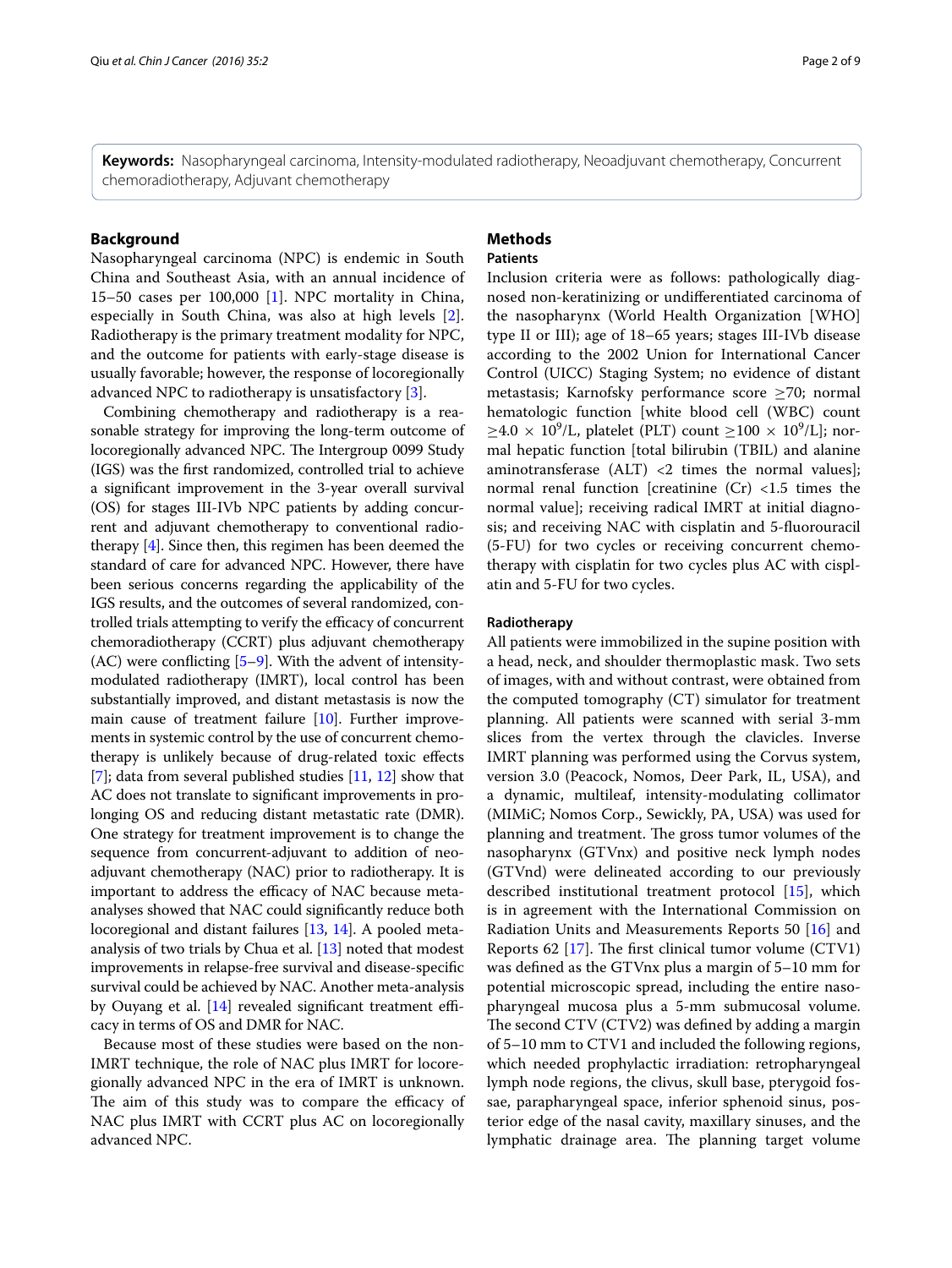(PTV) for GTVs and CTVs were generated automatically by adding a 5-mm margin after delineation of tumor targets according to the immobilization and localization uncertainties. The prescribed dose was 68–70 Gy to the PTV of the GTVnx (PTVnx), 64–68 Gy to the PTV of the GTVnd (PTVnd), 60 Gy to the PTV of the CTV1 (PTV1), and 54 Gy to the PTV of the CTV2 (PTV2) in 30 fractions. All patients were treated with one fraction daily over 5 days per week.

### **Chemotherapy**

For the NAC  $+$  IMRT group, two NAC cycles, consisting of cisplatin (80 mg/m<sup>2</sup> intravenous infusion on day 1) and 5-FU (4  $\rm g/m^2$  daily as a 120-h intravenous infusion on days 1–5), were administered at an interval of 3 weeks before radiotherapy.

For the CCRT  $+$  AC group, two concurrent chemotherapy cycles, consisting of cisplatin (80  $\mathrm{mg/m^{2}}$  intravenous infusion on days 1 and 22), were administered at an interval of 3 weeks during radiotherapy; 2 subsequent AC cycles, consisting of cisplatin (80 mg/m<sup>2</sup> intravenous infusion on day 1) and 5-FU (4  $\rm g/m^2$  daily as a 120-h intravenous infusion on days 1–5), were administered at an interval of 3 weeks after the completion of radiotherapy.

#### **Patient assessment and follow‑up**

Clinical evaluation of the efficacy of therapy was based on the Response Evaluation Criteria in Solid Tumors (RECIST) v1.1 [[18](#page-8-6)]. Acute and late adverse events were assessed according to the Common Terminology Criteria for Adverse Events (CTCAE) v3.0 [\[19](#page-8-7)]. Patients were evaluated weekly during radiotherapy and every 3 months for the first 3 years, every 6 months for the fourth and fifth years, and every year thereafter. Followup evaluation included physical examination of the head and neck, nasopharyngeal endoscopy, chest radiography, abdominal ultrasound, Epstein–Barr virus (EBV) serological testing, and magnetic resonance imaging (MRI) or CT of the head and neck region. CT scans of the abdominopelvic cavity or chest, bone scans, and positron emission tomography scans were conducted when clinically indicated.

## **Statistical analysis**

The SPSS 16.0 statistical software (SPSS Inc., Chicago, IL, USA) was used. The Chi square analysis was used to compare occurrence rates of adverse events and categorical variables. The means of continuous variables were compared using the Student's *t* test. The study endpoints of OS, LRRFS, DMFS, and DFS were determined by patient death, relapse of a local or nodal tumor, occurrence of distant metastasis, and occurrence of relapse

or distant metastasis respectively. The time-to-event for each endpoint was calculated from the date of completion of treatment to the occurrence date of the event using the Kaplan–Meier method. Statistical differences in endpoints were estimated using the log-rank test. The multivariate analysis was conducted by the Cox proportional hazard regression model. A two-tailed *P* value of less than 0.05 was considered significant.

## **Results**

#### **Patient characteristics**

Between January 2004 and December 2008, clinical data of 240 NPC patients treated in the Sun Yat-sen University Cancer Center who met all of the criteria were retrospectively analyzed. Of these patients, 175 were males and 65 were females. The median age was 44 years. Of the 240 patients, 117 received NAC followed by IMRT, and 123 were treated with CCRT plus AC. No significant differences were found between the two groups in baseline characteristics (Table [1\)](#page-3-0).

### **Treatment and compliance**

All patients completed the full course of radiotherapy. In the NAC + IMRT group, all patients completed two cycles of NAC. In the CCRT + AC group, all patients completed two cycles of concurrent chemotherapy and two cycles of AC.

#### **Clinical response**

After two cycles of NAC with cisplatin plus 5-FU, five patients (4.3%) had a complete response (CR), and 93 (79.5%) had a partial response (PR) in the  $NAC + IMRT$  group. Three months after radiotherapy, the effective rates (CR plus PR) were 98.3% (115/117) in the NAC  $+$  IMRT group and 98.4% (121/123) in the  $CCRT + AC group (P = 1.000).$ 

## **Patterns of treatment failure**

The failure patterns, locoregional or distant, in the  $NAC$  + IMRT and CCRT + AC groups were similar (Table [2\)](#page-3-1).

#### **Acute and late toxicities**

Acute toxicities during radiotherapy were well tolerated by the entire group. Compared with the CCRT  $+$  AC group, the  $NAC + IMRT$  group had significantly reduced occurrence rates of grades 3–4 nausea–vomiting (6.5 vs. 1.5%,  $P = 0.023$ ) and leukopenia (9.7 vs. 0.8%,  $P = 0.006$ ). No significant differences in anemia, thrombocytopenia, liver dysfunction, and mucositis were found between the two groups (Table [3](#page-4-0)). The most common late toxicities were xerostomia, hear loss, skin dystrophy, subcutaneous fibrosis, and temporal lobe injury (TLI). Ten patients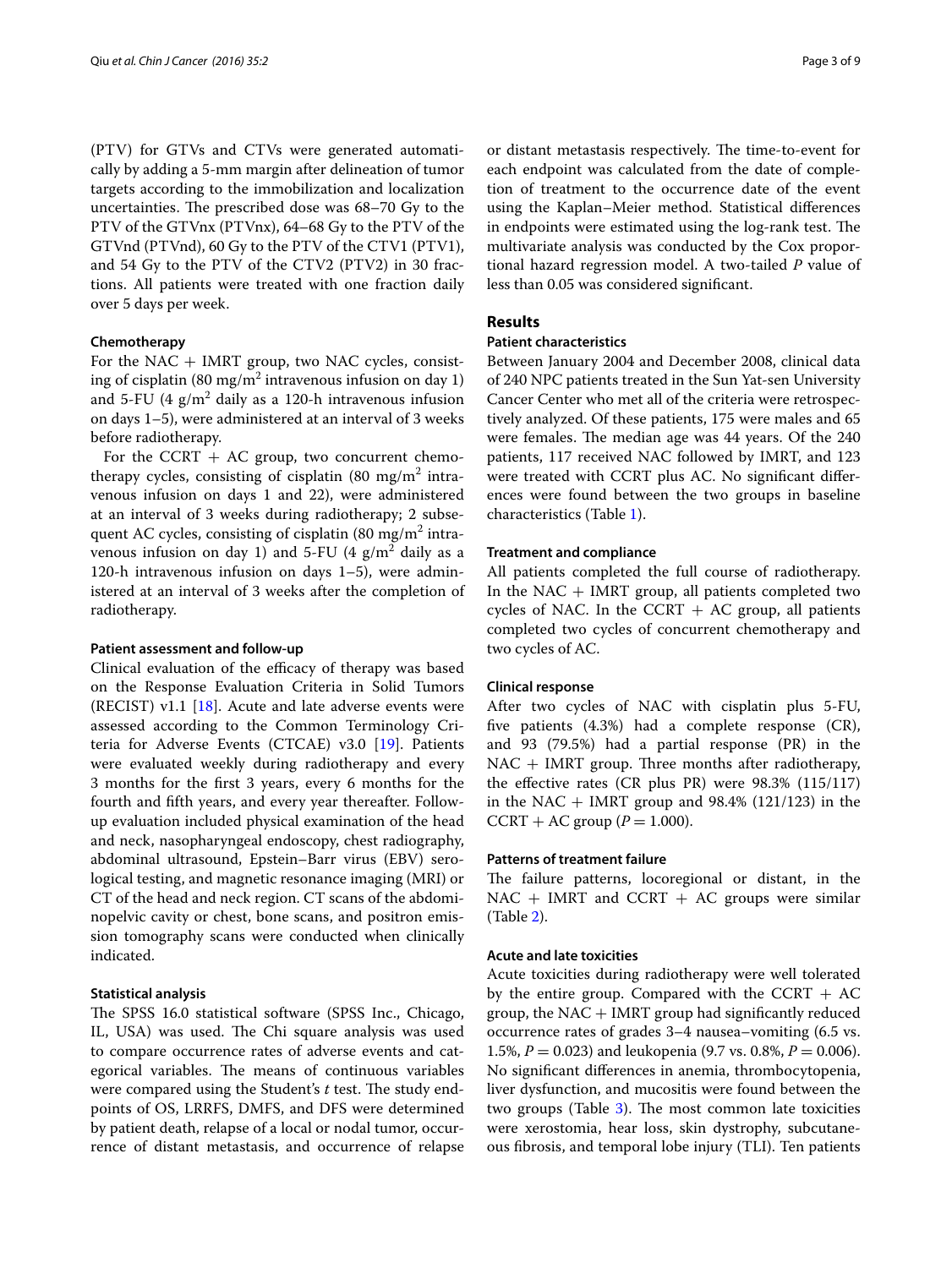| Characteristic                       | NAC + IMRT [cases (%)] | CCRT + AC [cases (%)] | $\chi^2$ | P     |  |
|--------------------------------------|------------------------|-----------------------|----------|-------|--|
| Total                                | 117                    | 123                   |          |       |  |
| Age (years)                          |                        |                       | 0.199    | 0.656 |  |
| < 50                                 | 83 (70.9)              | 84 (68.3)             |          |       |  |
| $\geq 50$                            | 34 (29.1)              | 39 (31.7)             |          |       |  |
| Gender                               |                        |                       | 1.148    | 0.284 |  |
| Male                                 | 89 (76.1)              | 86 (69.9)             |          |       |  |
| Female                               | 28 (23.9)              | 37 (30.1)             |          |       |  |
| T stage                              |                        |                       | 1.029    | 0.794 |  |
| T1                                   | 4(3.4)                 | 4(3.3)                |          |       |  |
| T <sub>2</sub>                       | 11(9.4)                | 14(11.4)              |          |       |  |
| T <sub>3</sub>                       | 57 (48.7)              | 65 (52.8)             |          |       |  |
| T4                                   | 45 (38.5)              | 40 (32.5)             |          |       |  |
| N stage                              |                        |                       | 3.578    | 0.311 |  |
| N <sub>0</sub>                       | 22 (18.8)              | 27 (22.0)             |          |       |  |
| N1                                   | 40 (34.2)              | 50 (40.6)             |          |       |  |
| N2                                   | 46 (39.3)              | 42 (34.1)             |          |       |  |
| N3                                   | 9(7.7)                 | 4(3.3)                |          |       |  |
| Clinical stage                       |                        |                       | 2.256    | 0.133 |  |
| $\  \ $                              | 65 (55.6)              | 80 (65.0)             |          |       |  |
| ${\sf IV}$                           | 52 (44.4)              | 43 (35.0)             |          |       |  |
| WHO histology                        |                        |                       | 0.313    | 0.576 |  |
| $\mid \mid$                          | 13(11.1)               | 11(8.9)               |          |       |  |
| $\left\vert \right\vert \right\vert$ | 104 (88.9)             | 112 (91.1)            |          |       |  |

<span id="page-3-0"></span>

|  |  | Table 1 Characteristics of the 240 patients with locoregionally advanced nasopharyngeal carcinoma (NPC) |  |  |  |  |
|--|--|---------------------------------------------------------------------------------------------------------|--|--|--|--|
|--|--|---------------------------------------------------------------------------------------------------------|--|--|--|--|

*NAC* neoadjuvant chemotherapy, *IMRT* intensity-modulated radiotherapy, *CCRT* concurrent chemoradiotherapy, *AC* adjuvant chemotherapy, *WHO* World Health Organization

<span id="page-3-1"></span>

| Table 2 Patterns of disease failure in patients treated with NAC plus IMRT vs. CCRT plus AC |  |  |  |
|---------------------------------------------------------------------------------------------|--|--|--|
|---------------------------------------------------------------------------------------------|--|--|--|

| $NAC + IMRT$ [cases $%$ )] | $CCRT + AC$ [cases $%$ ] |       |
|----------------------------|--------------------------|-------|
| 11(9.4)                    | 12 (9.8)                 | 0.926 |
| 22 (18.8)                  | 26(21.1)                 | 0.651 |
| 2(1.7)                     | 6(4.9)                   | 0.314 |
| 28 (23.9)                  | 37 (30.1)                | 0.284 |
|                            |                          |       |

Abbreviations as in Table [1](#page-3-0)

(4.2%) developed TLI. Among them, 4 had radiation injuries in unilateral temporal lobes, and 6 in bilateral temporal lobes. No significant differences in late toxicities were found between the two groups. However, in the CCRT + AC group, 4 patients  $(3.3%)$  had grades 3–4 hear loss, and 2 (1.6%) had grades 3–4 TLI.

#### **Survival analysis**

The 5-year OS, LRRFS, DMFS, and DFS rates were 78.0, 87.9, 79.0, and 69.8%, respectively, for the NAC + IMRT group, and 78.7, 84.8, 76.2, and 65.6%, respectively, for the  $CCRT + AC$  group. There were no significant differences in survival between the two groups (Fig. [1](#page-4-1)). Subset analyses revealed that the differences in OS, LRRFS, DMFS, and DFS were significant in all subsets (Table [4\)](#page-5-0).

#### **Prognostic factors**

The various potential prognostic factors for predicting LRRFS, DMFS, DFS, and OS rates, including gender, age, WHO histology, T stage, N stage, overall stage, and treatment, were evaluated in univariate and multivariate analysis. In univariate analysis, age and overall stage were significant prognostic factors for OS, DMFS, and DFS (Table [5\)](#page-5-1). In multivariate analysis, age and overall stage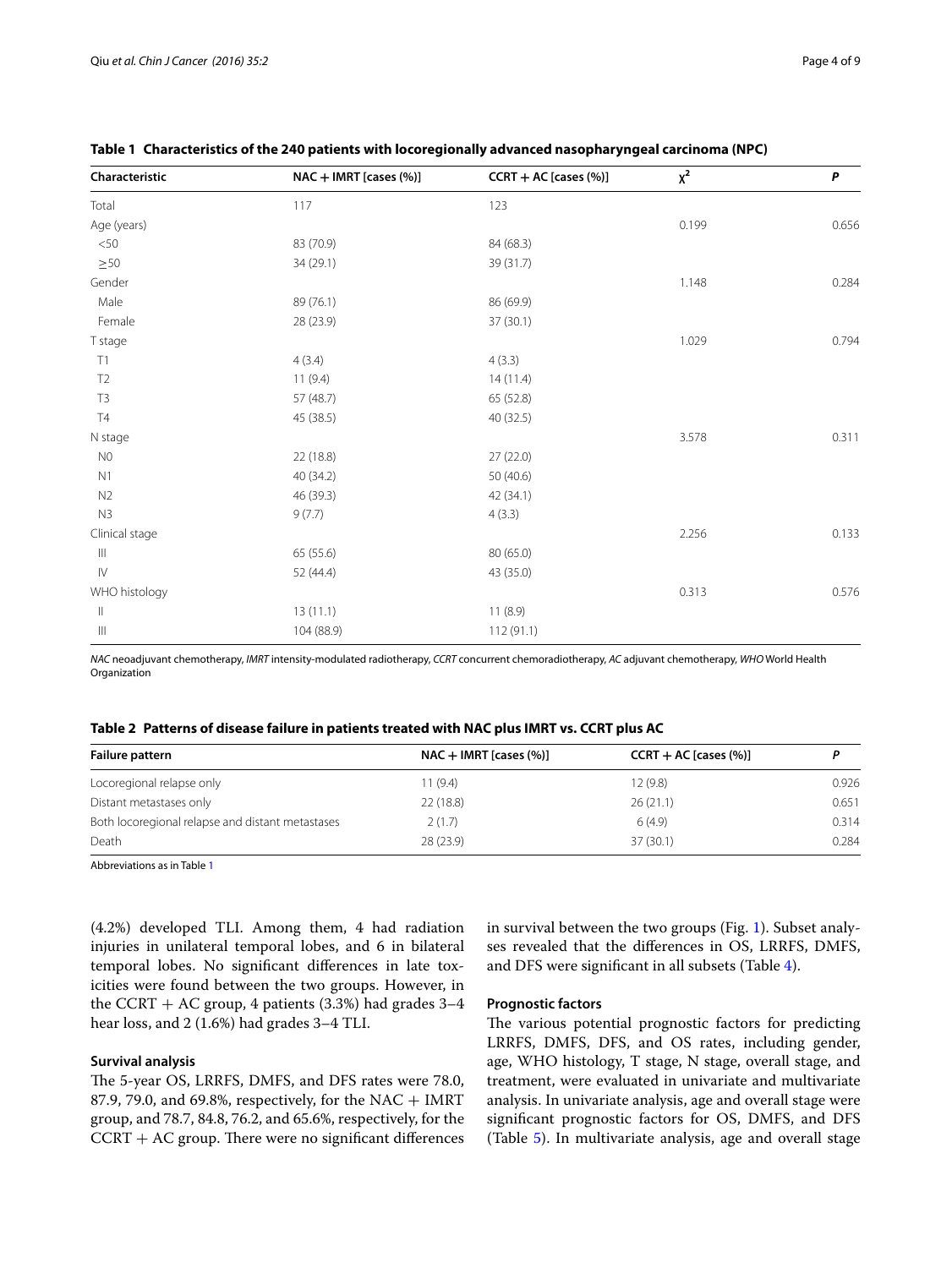| <b>Toxicity</b>            | $NAC + IMRT$<br>[cases $(\%)$ ] | $CCRT + AC$<br>[cases (%)] | $x^2$ | P     |
|----------------------------|---------------------------------|----------------------------|-------|-------|
|                            |                                 |                            |       |       |
| Grade 3/4 acute toxicities |                                 |                            |       |       |
| Leukopenia                 | 1(0.9)                          | 12(9.8)                    | 7.618 | 0.006 |
| Anemia                     | $\mathbf{0}$                    | 3(2.4)                     | 1.252 | 0.263 |
| Thrombocytopenia           | 1(0.9)                          | 4(3.3)                     | 0.719 | 0.397 |
| Hepatotoxicity             | $\mathbf{0}$                    | 1(0.8)                     | 0.000 | 1.000 |
| Nausea-vomiting            | 2(1.7)                          | 10(8.1)                    | 5.204 | 0.023 |
| <b>Mucositis</b>           | 5(4.3)                          | 8(6.5)                     | 0.582 | 0.445 |
| Late toxicities            |                                 |                            |       |       |
| Skin dystrophy             | 37(31.6)                        | 51(41.5)                   | 2.500 | 0.114 |
| Subcutaneous fibrosis      | 26(22.2)                        | 29(23.6)                   | 0.062 | 0.803 |
| Xerostomia                 | 68 (58.1)                       | 85 (69.1)                  | 3.132 | 0.077 |
| Hear loss                  | 54 (46.2)                       | 64 (52.0)                  | 0.829 | 0.363 |
| Temporal lobe injury       | 4(3.4)                          | 6(4.9)                     | 0.059 | 0.809 |

<span id="page-4-0"></span>**Table 3 Treatment-related toxicities in patients with locoregionally advanced NPC treated with NAC plus IMRT vs. CCRT plus AC**

Abbreviations as in Table [1](#page-3-0)



<span id="page-4-1"></span>chemotherapy (NAC) plus intensity-modulated radiotherapy (IMRT) vs. concurrent chemoradiotherapy (CCRT) plus adjuvant chemotherapy (AC). **a** overall survival; **b** locoregional relapse-free survival; **c** distant metastasis-free survival; **d** disease-free survival. There were no significant differences in survival between the two groups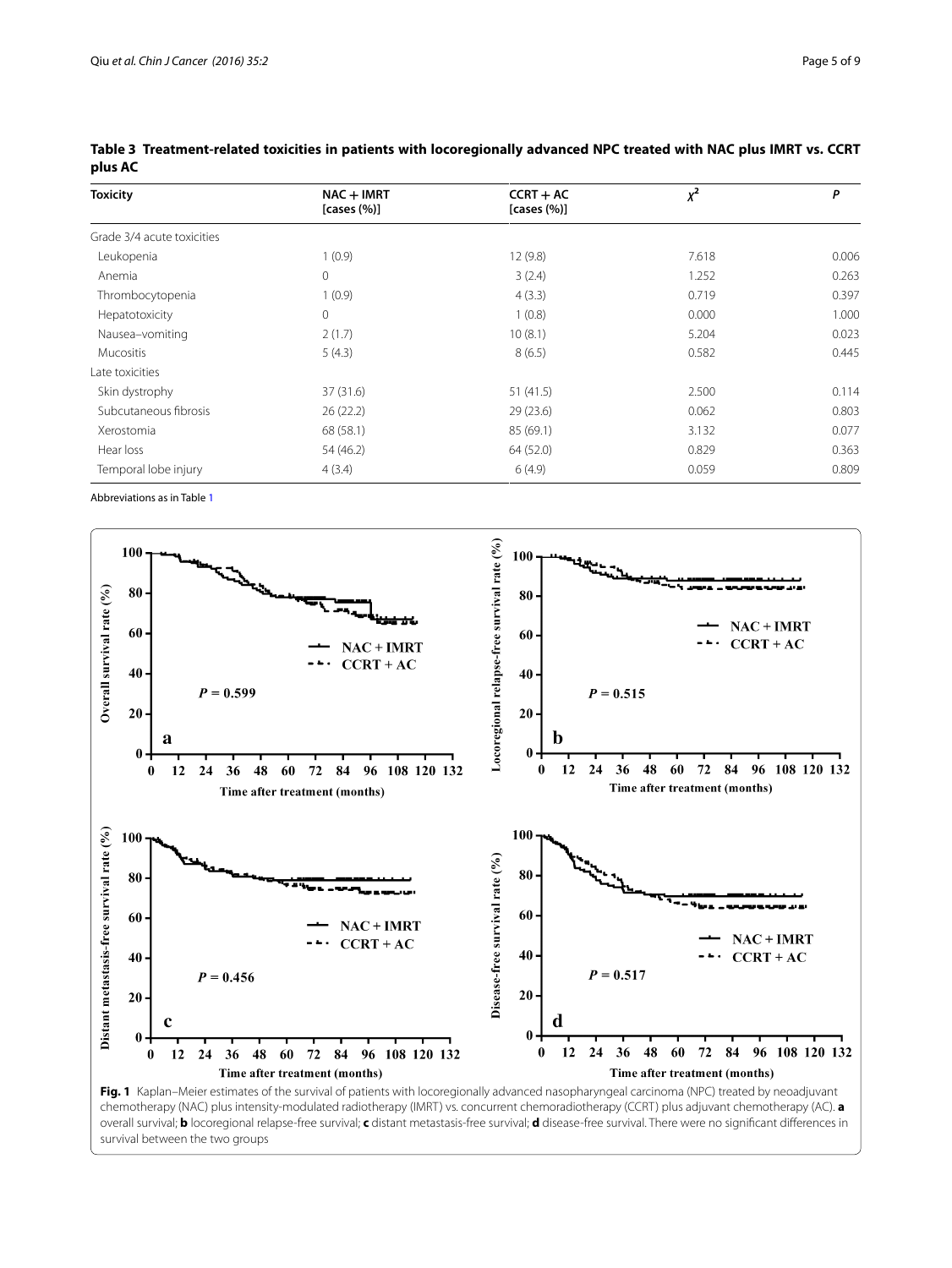| Stage   | os                  |       | LRRFS                                    |       |                     |       | <b>DFS</b>          |       |  |
|---------|---------------------|-------|------------------------------------------|-------|---------------------|-------|---------------------|-------|--|
|         | <b>HR (95% CI)</b>  | P     | <b>HR (95% CI)</b>                       | Ρ     | <b>HR (95% CI)</b>  | Ρ     | <b>HR (95% CI)</b>  | P     |  |
| Overall | 1.14 (0.70–1.87)    | 0.599 | $1.27(0.62 - 2.59)$                      | 0.515 | 1.22 (0.72-2.08)    | 0.456 | $1.16(0.74 - 1.81)$ | 0.517 |  |
| Ш       | 1.52 (0.68–3.39)    | 0.308 | $2.23(0.79 - 6.24)$                      | 0.119 | 1.62 (0.69–3.80)    | 0.259 | $1.62(0.83 - 3.16)$ | 0.155 |  |
| IV.     | 1.04 (0.55–1.96)    | 0.912 | $0.65(0.21 - 1.98)$                      | 0.440 | $1.11(0.55 - 2.21)$ | 0.777 | $0.92(0.50 - 1.70)$ | 0.789 |  |
| $T1-2$  | $0.70(0.14 - 3.48)$ | 0.663 | 50.52 (0-6.22 $\times$ 10 <sup>8</sup> ) | 0.386 | $0.48(0.11 - 2.17)$ | 0.332 | $0.65(0.16 - 2.60)$ | 0.537 |  |
| $T3-4$  | 1.23 (0.73-2.07)    | 0.430 | $1.25(0.61 - 2.57)$                      | 0.548 | 1.41 (0.80-2.49)    | 0.237 | 1.27 (0.79-2.02)    | 0.325 |  |
| $N0-1$  | 1.17 (0.60-2.28)    | 0.638 | $1.38(0.55 - 3.47)$                      | 0.487 | $1.12(0.54 - 2.32)$ | 0.766 | $1.08(0.60 - 1.94)$ | 0.797 |  |
| $N2-3$  | 1.11 (0.52–2.37)    | 0.783 | $1.01(0.31 - 3.30)$                      | 0.990 | 1.42 (0.66-3.07)    | 0.370 | $1.27(0.64 - 2.52)$ | 0.487 |  |

<span id="page-5-0"></span>**Table 4 Subset analyses on tumor control in patients with locoregionally advanced NPC treated by NAC plus IMRT vs. CCRT plus AC**

*OS* overall survival, *LRRFS* locoregional relapse-free survival, *DMFS* distant metastasis-free survival, *DFS* disease-free survival, *HR* hazard ratio, *CI* confidence interval. Other abbreviations as in Table [1](#page-3-0)

<span id="page-5-1"></span>**Table 5 Univariate analysis of prognostic factors for patients with locoregionally advanced NPC**

| Variate       | 5-year survival rate (%) |         |              |       |             |       |            |       |  |
|---------------|--------------------------|---------|--------------|-------|-------------|-------|------------|-------|--|
|               | <b>OS</b>                | P       | <b>LRRFS</b> | P     | <b>DMFS</b> | P     | <b>DFS</b> | P     |  |
| Gender        |                          | 0.173   |              | 0.587 |             | 0.077 |            | 0.224 |  |
| Male          | 75.8                     |         | 87.1         |       | 75.3        |       | 65.9       |       |  |
| Female        | 88.0                     |         | 83.3         |       | 85.8        |       | 74.0       |       |  |
| Age (years)   |                          | 0.002   |              | 0.489 |             | 0.025 |            | 0.007 |  |
| < 50          | 82.8                     |         | 87.0         |       | 81.5        |       | 73.1       |       |  |
| $\geq 50$     | 68.6                     |         | 84.6         |       | 68.4        |       | 55.6       |       |  |
| WHO histology |                          | 0.362   |              | 0.564 |             | 0.526 |            | 0.549 |  |
| Type II       | 87.1                     |         | 90.3         |       | 83.3        |       | 74.5       |       |  |
| Type III      | 77.5                     |         | 85.8         |       | 76.9        |       | 66.9       |       |  |
| T stage       |                          | 0.213   |              | 0.070 |             | 0.773 |            | 0.299 |  |
| $T1 - 2$      | 84.4                     |         | 96.4         |       | 81.3        |       | 78.1       |       |  |
| $T3-4$        | 77.4                     |         | 84.6         |       | 76.9        |       | 66.0       |       |  |
| N stage       |                          | 0.934   |              | 0.475 |             | 0.414 |            | 0.994 |  |
| $NO-1$        | 80.8                     |         | 85.2         |       | 79.4        |       | 67.2       |       |  |
| $N2-3$        | 75.1                     |         | 87.8         |       | 74.9        |       | 68.2       |       |  |
| Overall stage |                          | < 0.001 |              | 0.518 |             | 0.001 |            | 0.004 |  |
| $\  \ $       | 85.6                     |         | 87.7         |       | 84.9        |       | 74.7       |       |  |
| $\mathsf{IV}$ | 66.5                     |         | 83.5         |       | 65.3        |       | 56.2       |       |  |
| Treatment     |                          | 0.599   |              | 0.515 |             | 0.456 |            | 0.517 |  |
| $NAC + IMRT$  | 78.0                     |         | 87.9         |       | 79.0        |       | 69.8       |       |  |
| $CCRT + AC$   | 78.7                     |         | 84.8         |       | 76.2        |       | 65.6       |       |  |

were found to be the independent predictors for OS and DFS, and overall stage was a significant prognostic factor for DMFS (Table [6](#page-6-0)). No significant prognostic factors were found for LRRFS in either univariate or multivariate analysis.

#### **Discussion**

For locoregionally advanced NPC, the present study demonstrated that NAC plus IMRT and CCRT plus AC resulted in similar outcomes in terms of 5-year OS, LRRFS, DMFS, and DFS rates. A subgroup analysis indicated that the effect of concurrent and adjuvant chemotherapy on OS, LRRFS, DMFS, and DFS was insignificant in all subsets.

CCRT has been considered the standard of care for locoregionally advanced NPC [[20\]](#page-8-8). Although the efficacy of chemotherapy delivered concurrently with conventional radiotherapy has been repeatedly proven [\[4](#page-7-3), [6](#page-7-9),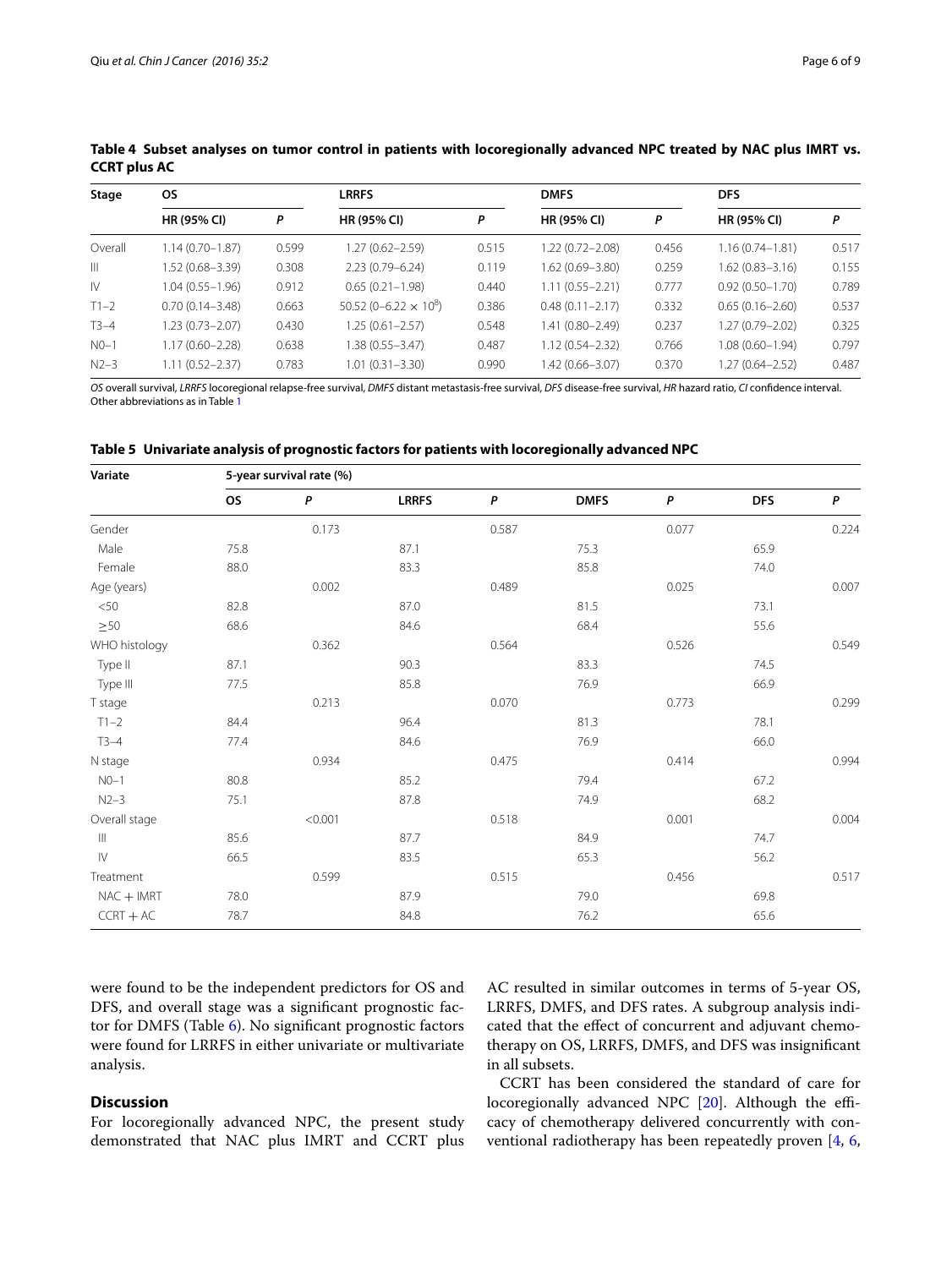| Variable                                 | ΟS                  |       | <b>LRRFS</b>        |       | <b>DMFS</b>         |       | <b>DFS</b>          |       |
|------------------------------------------|---------------------|-------|---------------------|-------|---------------------|-------|---------------------|-------|
|                                          | <b>HR (95% CI)</b>  | P     | HR (95% CI)         | P     | HR (95% CI)         | P     | <b>HR (95% CI)</b>  | P     |
| Gender (males vs. females)               | $0.63(0.32 - 1.26)$ | 0.191 | $1.25(0.55 - 2.85)$ | 0.588 | $0.50(0.22 - 1.11)$ | 0.087 | $0.71(0.39 - 1.30)$ | 0.265 |
| Age $(<50$ vs. $\geq$ 50 years)          | 1.92 (1.17–3.15)    | 0.010 | $1.31(0.62 - 2.77)$ | 0.486 | $1.59(0.93 - 2.72)$ | 0.092 | $.70(1.08 - 2.67)$  | 0.022 |
| WHO histology (Type II vs. Type III)     | 1.87 (0.67-5.21)    | 0.229 | $1.54(0.36 - 6.50)$ | 0.561 | 1.59 (0.57–4.44)    | 0.379 | 1.22 (0.77-1.92)    | 0.433 |
| T stage $(T1-2 \text{ vs. } T3-4)$       | 1.39 (0.52-3.67)    | 0.512 | 5.69 (071-45.81)    | 0.102 | $1.00(0.39 - 2.59)$ | 0.999 | $.36(0.58 - 3.19)$  | 0.475 |
| N stage (N0-1 vs. N2-3)                  | 1.36 (0.79-2.37)    | 0.270 | $1.13(0.51 - 2.47)$ | 0.768 | 1.59 (0.88-2.87)    | 0.126 | 1.29 (0.78-2.13)    | 0.322 |
| Overall stage (III vs. IV)               | $2.50(1.47 - 4.26)$ | 0.001 | $1.05(0.51 - 2.17)$ | 0.897 | $2.54(1.41 - 4.58)$ | 0.002 | 1.80 (1.12-2.89)    | 0.016 |
| Treatment (NAC $+$ IMRT vs. CCRT $+$ AC) | 1.23 (0.74-2.03)    | 0.426 | $1.34(0.65 - 2.77)$ | 0.436 | 1.35 (0.78–2.32)    | 0.281 | 1.40 (0.60-3.25)    | 0.397 |

<span id="page-6-0"></span>**Table 6 Multivariate analysis of prognostic factors for patients with locoregionally advanced NPC**

[21\]](#page-8-9), the most effective combination of chemotherapy and IMRT has not been well established.

Three retrospective studies have evaluated the contribution of chemotherapy for patients with NPC treated with IMRT [\[22](#page-8-10)[–24](#page-8-11)]. Lin et al. [[22\]](#page-8-10) reported that IMRT following NAC for locoregionally advanced NPC provided a favorable outcome in terms of 3-year local/ regional control, metastasis-free survival (MFS), DFS, and OS; furthermore, their results suggested that concurrent chemotherapy offered no significant value for further improvement of local and regional control to IMRT following NAC. Su et al. [\[23](#page-8-12)] demonstrated that patients with locoregionally advanced NPC had similar OS, MFS, and DFS when treated with IMRT-based modalities, including IMRT alone, NAC plus IMRT, IMRT plus AC, CCRT alone, NAC plus CCRT, and CCRT plus AC. Another retrospective study assigned 276 patients with locoregionally advanced NPC to compare IMRT alone with NAC plus IMRT, CCRT alone, and NAC plus CCRT [[24](#page-8-11)]. The results revealed that the addition of concurrent or neoadjuvant-concurrent chemotherapy to IMRT prolonged relapse-free survival (RFS) or DFS for patients with locoregionally advanced NPC, whereas NAC provided no significant benefit for OS, MFS, RFS, and DFS.

In the current retrospective cohort study, NAC plus IMRT produced a superb outcome similar to CCRT plus AC in terms of locoregional control in patients with locoregionally advanced NPC (87.9 vs. 84.8%,  $P = 0.515$ ). We hypothesized that the application of IMRT would improve the local control rate, which may "counteract" the effect of CCRT on improving the local control rate and survival rate. In addition, NAC could reduce hypoxia in the primary site and metastatic lymph nodes by shrinking the tumor, which could increase radio-sensitivity and increase locoregional control [\[25\]](#page-8-13). After 2 cycles of NAC with cisplatin plus 5-FU, 5 patients (4.3%) had CR, and 93 (79.5%) had PR in the NAC  $+$  IMRT group.

Although the use of IMRT has produced significant improvements in LRRFS, effective treatment of distant metastases remains an important problem to be solved. In the present study, 23 patients experienced a local or regional relapse, and 48 developed a distant metastasis. Distant metastasis remained the predominant mode of treatment failure, which was consistent with the results of other reports [\[26](#page-8-14), [27](#page-8-15)]. Our results demonstrated that NAC plus IMRT achieved similar DMFS compared with CCRT plus AC (79.0 vs. 76.2%, *P* = 0.456). The main goal of NAC is to eradicate distant micrometastases [\[28\]](#page-8-16). Given the high distant failure rate associated with NPC, it is logical to expect a decline in distant failure with the use of NAC. A recent meta-analysis that emphasized the use of NAC revealed that NAC could effectively enhance OS and reduce DMR [[14](#page-8-2)]. However, both the drug dose and course necessary to eradicate all distant micrometastases are still unknown. As a result, we recommend further investigation on the optimal regimen of NAC for locoregionally advanced NPC.

A multivariable analysis for prognostic factors was also performed in the present study. OS and DFS were both independently affected by age and overall stage, and DMFS was only affected by overall stage. It is well known that overall stage is undoubtedly the most important prognostic factor for predicting the survival of NPC patients [[29,](#page-8-17) [30](#page-8-18)].

Despite of the proven efficacy of chemotherapy delivered concurrently with conventional radiation, the combined treatment strategy comes with substantial adverse effects. In the pivotal INT-0099 trial, the proportions of patients who could complete the scheduled concurrent and adjuvant chemotherapy were only 63 and 55%, respectively, due to excess toxicity [[4](#page-7-3)]. Similar results on treatment-related toxicities have been documented in retrospective and randomized studies [[6](#page-7-9), [21](#page-8-9), [31\]](#page-8-19).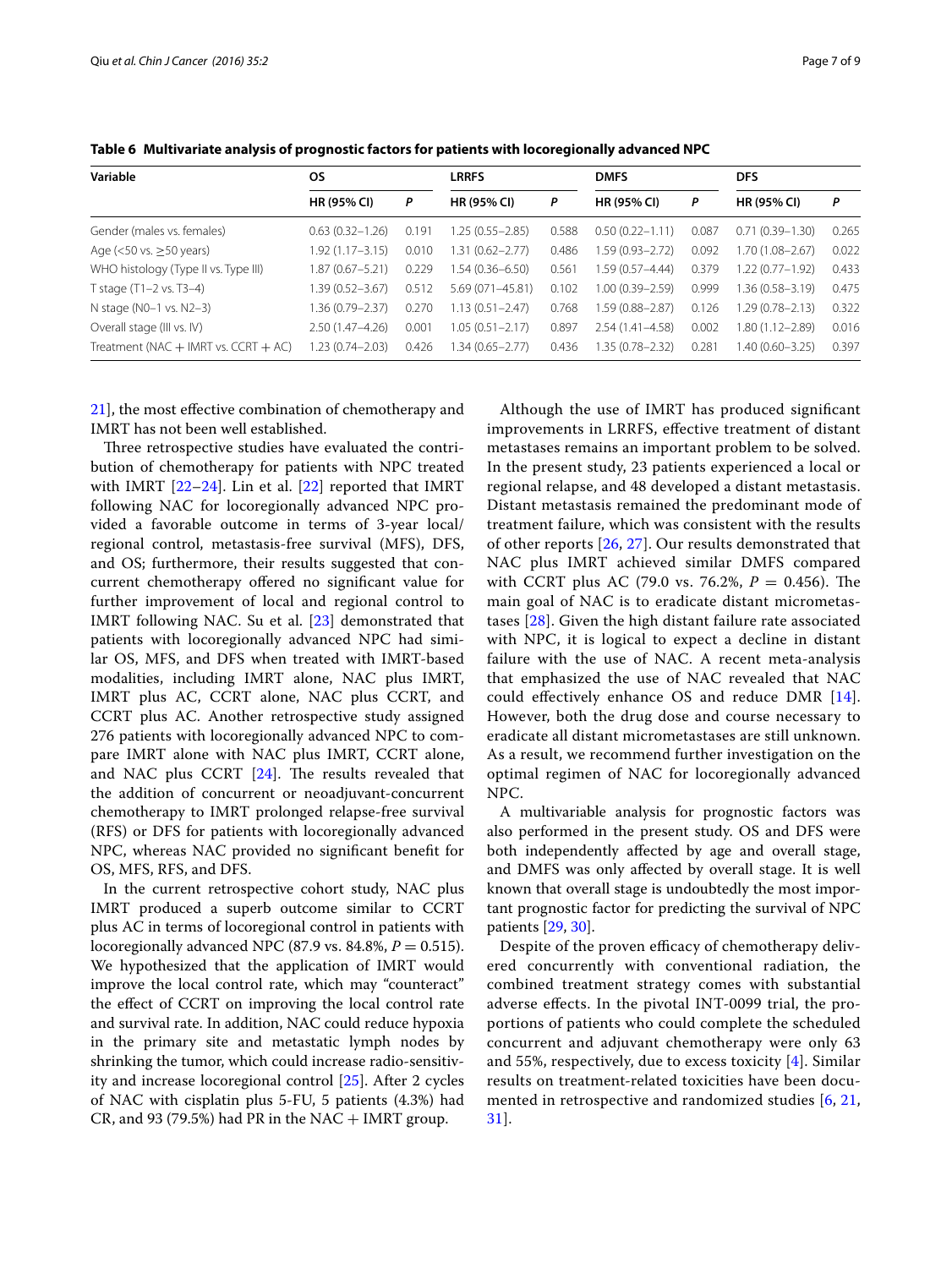In the present study, the group of patients who received CCRT plus AC had significantly more severe leukopenia and nausea–vomiting than patients who received NAC plus IMRT. In the CCRT  $+$  AC group, most of the grades 3–4 nausea–vomiting occurred during the CCRT phase. Compared with the CCRT  $+$  AC group, the NAC  $+$  IMRT group had less gastrointestinal and hematologic toxicities. Studies by Lin et al. [[22](#page-8-10)] and Sun et al. [\[32\]](#page-8-20) also demonstrated that the total occurrence rates of grade 3 or 4 acute toxicities in patients receiving concurrent chemotherapy was higher than those who received IMRT alone. No significant differences in late toxicities were found between the two groups. In our study, in the NAC + IMRT group, skin dystrophy, subcutaneous fibrosis, xerostomia, and TLI were mild (grades 1–2); however, in the CCRT +  $AC$  group, 4 patients (3.3%) had grades 3–4 hear loss, and 2 (1.6%) had grades 3–4 TLI. One possible explanation for milder toxicities in the NAC  $+$  IMRT group may be that NAC was likely to reduce primary tumor volume for patients with intracranial invasion, and re-planning of the delineation for tumor volume after NAC could better protect critical normal tissue and reduce IMRT-associated adverse events [[33](#page-8-21)].

These results demonstrated that a regimen of CCRT plus AC that significantly increases the probability and severity of treatment-related adverse events might not be essential for the treatment of NPC if NAC and IMRT are used instead. We hypothesize that omission of concurrent-adjuvant chemotherapy may be possible, and effective disease control in the primary area and neck lymph nodes can be achieved with improvement in radiation technology and use of sequential chemotherapy. Further randomized clinical trials are necessary for the establishment of the most effective combination of chemotherapy and IMRT to improve the prognosis of patients with locoregionally advanced NPC.

#### **Conclusions**

The treatment outcomes of NAC plus IMRT and CCRT plus AC for locoregionally advanced NPC were similar. Distant metastasis remained the predominant mode of treatment failure. The most effective combination of chemotherapy and IMRT needs to be established through further randomized clinical trials.

#### **Authors' contributions**

WQ participated in the design of the study, performed the statistical analysis, and drafted the manuscript. PH participated in the design of the study and performed the statistical analysis. JS participated in the acquisition of data. HX participated in the acquisition of data. CZ participated in the design of the study and performed the statistical analysis. KC conceived of the study, and

participated in its design and coordination, and helped to draft the manu‑ script. All authors read and approved the final manuscript.

#### **Author details**

<sup>1</sup> Department of Nasopharyngeal Carcinoma, State Key Laboratory of Oncology in South China, Collaborative Innovation Center of Cancer Medicine, Sun Yat-sen University Cancer Center, Guangzhou, Guangdong 510060, P.R. China.<br><sup>2</sup> Department of Radiation Oncology, The Second Hospital of Tianjin Medical University, Tianjin 300211, P.R. China.

#### **Acknowledgements**

This work was supported by grants from Sun Yat-sen University Clinical Research 5010 Program (No. 2015010), the Fundamental Research Funds for the Central Universities (No. 15ykpy36), Clinical Research of Special Funds of Wu Jieping Medical Foundation (no. 320.6750.14270).

#### **Competing interests**

The authors declare that they have no competing interests.

#### Received: 5 August 2015 Accepted: 15 October 2015 Published online: 06 January 2016

#### **References**

- <span id="page-7-0"></span>Wee JT, Ha TC, Loong SL, Qian CN. Is nasopharyngeal cancer really a "Cantonese cancer"? Chin J Cancer. 2010;29(5):517–26.
- <span id="page-7-1"></span>2. Wei KR, Zheng RS, Zhang SW, Liang ZH, Ou ZX, Chen WQ. Nasopharyngeal carcinoma incidence and mortality in China in 2010. Chin J Cancer. 2014;33(8):381–7. doi[:10.5732/cjc.014.10086](http://dx.doi.org/10.5732/cjc.014.10086).
- <span id="page-7-2"></span>3. Ma J, Mai HQ, Hong MH, Cui NJ, Lu TX, Lu LX, et al. Is the 1997 AJCC staging system for nasopharyngeal carcinoma prognostically useful for Chinese patient populations? Int J Radiat Oncol Biol Phys. 2001;50(5):1181–9.
- <span id="page-7-3"></span>Al-Sarraf M, LeBlanc M, Giri PG, Fu KK, Cooper J, Vuong T, et al. Chemoradiotherapy versus radiotherapy in patients with advanced nasopharyngeal cancer: phase III randomized Intergroup study 0099. J Clin Oncol. 1998;16(4):1310–7.
- <span id="page-7-4"></span>5. Kwong DL, Sham JS, Au GK, Chua DT, Kwong PW, Cheng AC, et al. Concurrent and adjuvant chemotherapy for nasopharyngeal carcinoma: a factorial study. J Clin Oncol. 2004;22(13):2643–53. doi:[10.1200/](http://dx.doi.org/10.1200/JCO.2004.05.173) [JCO.2004.05.173](http://dx.doi.org/10.1200/JCO.2004.05.173).
- <span id="page-7-9"></span>6. Wee J, Tan EH, Tai BC, Wong HB, Leong SS, Tan T, et al. Randomized trial of radiotherapy versus concurrent chemoradiotherapy followed by adjuvant chemotherapy in patients with American Joint Committee on Cancer/ International Union against cancer stage III and IV nasopharyngeal cancer of the endemic variety. J Clin Oncol. 2005;23(27):6730–8. doi:[10.1200/](http://dx.doi.org/10.1200/JCO.2005.16.790) [JCO.2005.16.790](http://dx.doi.org/10.1200/JCO.2005.16.790).
- <span id="page-7-7"></span>7. Lee AW, Tung SY, Chua DT, Ngan RK, Chappell R, Tung R, et al. Randomized trial of radiotherapy plus concurrent-adjuvant chemotherapy vs radiotherapy alone for regionally advanced nasopharyngeal carcinoma. J Natl Cancer Inst. 2010;102(15):1188–98. doi:[10.1093/jnci/djq258.](http://dx.doi.org/10.1093/jnci/djq258)
- 8. Lee AW, Tung SY, Chan AT, Chappell R, Fu YT, Lu TX, et al. A randomized trial on addition of concurrent-adjuvant chemotherapy and/or accelerated fractionation for locally-advanced nasopharyngeal carcinoma. Radiother Oncol. 2011;98(1):15–22. doi:[10.1016/j.radonc.2010.09.023](http://dx.doi.org/10.1016/j.radonc.2010.09.023).
- <span id="page-7-5"></span>9. Chen Y, Sun Y, Liang SB, Zong JF, Li WF, Chen M, et al. Progress report of a randomized trial comparing long-term survival and late toxicity of concurrent chemoradiotherapy with adjuvant chemotherapy versus radiotherapy alone in patients with stage III to IV B nasopharyngeal carcinoma from endemic regions of China. Cancer. 2013;119(12):2230–8. doi:[10.1002/cncr.28049.](http://dx.doi.org/10.1002/cncr.28049)
- <span id="page-7-6"></span>10. Lai SZ, Li WF, Chen L, Luo W, Chen YY, Liu LZ, et al. How does intensitymodulated radiotherapy versus conventional two-dimensional radio‑ therapy influence the treatment results in nasopharyngeal carcinoma patients? Int J Radiat Oncol Biol Phys. 2011;80(3):661–8. doi:[10.1016/j.](http://dx.doi.org/10.1016/j.ijrobp.2010.03.024) [ijrobp.2010.03.024](http://dx.doi.org/10.1016/j.ijrobp.2010.03.024).
- <span id="page-7-8"></span>11. Peng G, Wang T, Yang KY, Zhang S, Zhang T, Li Q, et al. A prospective, randomized study comparing outcomes and toxicities of intensitymodulated radiotherapy vs. conventional two-dimensional radiotherapy